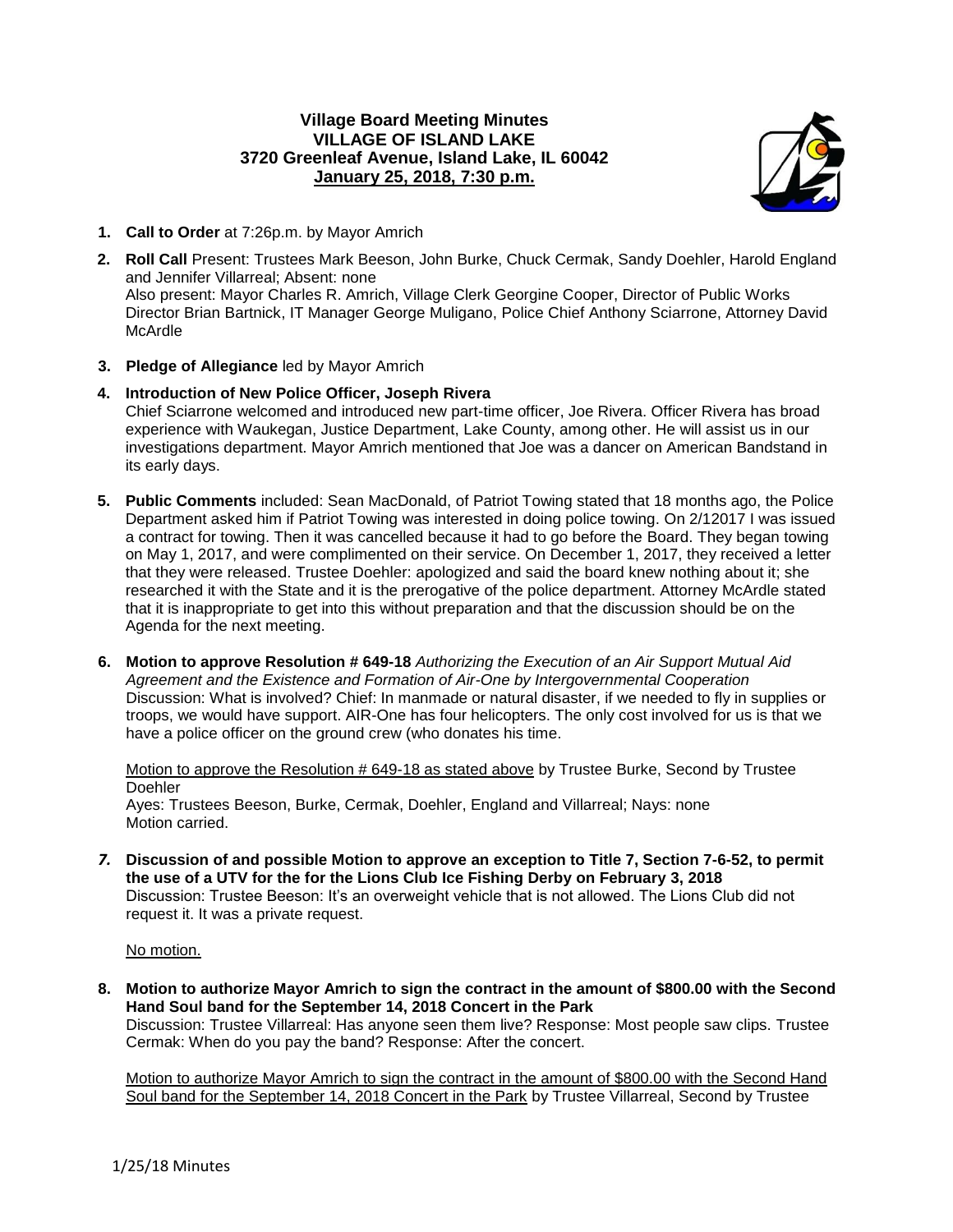Burke Ayes: Trustees Beeson, Burke, Cermak, Doehler, England and Villarreal Motion carried.

**9. Motion to adopt Ordinance # 1571-18** *Granting fence variations to the owner of property at 112 Fairfield as to the required side yard setback from the roadway and height requirements* Discussion: Commissioner Schnell: See your packet for location of setbacks. The neighbor got a variance of 3 feet. Is the fence in the right of way? Response: No. In this part of town it is typical for the right of way to be. The neighbor brought up the issue and that's why we're here. He's asking for the height and to extend it. Attorney McArdle: The board can establish the height and slope of the fence.

Property owner: Only one section is 6' because of the slope. Trustee England: What is the reason for the 6'? Response: He wants privacy from neighbor. Commissioner Schnell: On waterfront property, the maximum height is 4'. There are pre-existing conditions, nonconforming conditions. The intent of the 4' is to avoid blocking view. The fence is entirely new.

Neighbor: What is the hardship? Response: Privacy and preventing view of what is under neighboring deck. The neighbor's property is a rental. The property owner shared pictures of view of the neighbor's property. Trustee Doehler: It looks like the neighbor has an elevated deck so there is no obstruction issue. Trustee Villarreal: What is your objection to having the 6' section? Response: You can walk up to the deck and see anyway. Also, the fence was constructed before the variance. Why was that done? Don't you have to have an authorization from JULIE? Why does the fence have to come out to the 25'? We have already had one incident where the tenant's car hit the fence; there are other possible barriers beside a fence. I should have watched that my tenant kept the property clean. The fence projects out. Trustee Beeson: You appear to be saying that you want your tenants to be able to breach the property line. Trustee Villarreal: How is the height affecting anyone negatively? Response: The heights vary. I don't like high fences where they're not supposed to be. There's not a lot of space between my deck and the lot line. Trustee Villarreal: What is your ultimate request? Response: I want to see the coded adhered to.

Property owner: It is not my fault that his property is so close to the lot line. Trustee Villarreal, to the neighbor: You don't want someone to have what you have. You got to build something not to code. You have not shown that this has negative impact. You were granted a variance to improve your property but you don't want him to have the same opportunity.

The blank on the ordinance should be filled in with 6'—allowing the fence as it.

Motion to adopt Ordinance # 1571-18 Granting fence variations to the owner of property at 112 Fairfield as to the required side yard setback from the roadway and height requirements as built by Trustee Villarreal, Second by Trustee Beeson

Questions: Trustee England: Can you even it out? Response by Trustees Burke and Villarreal: That's a common construction on uneven terrain. Trustee Cermak: Does the fence at 6' or can you still see the items in the neighbor's yard.

Ayes: Trustees Beeson, Burke, Doehler, England and Villarreal; Nays: Trustee Cermak Motion carried.

**10. Mayor Comments** included: Met with Joseph Keller, Director of Fox Waterway Agency RE: R15 site, consisting of 40 acres on the corner and 5 acres going down to the river. \$390,000 was the first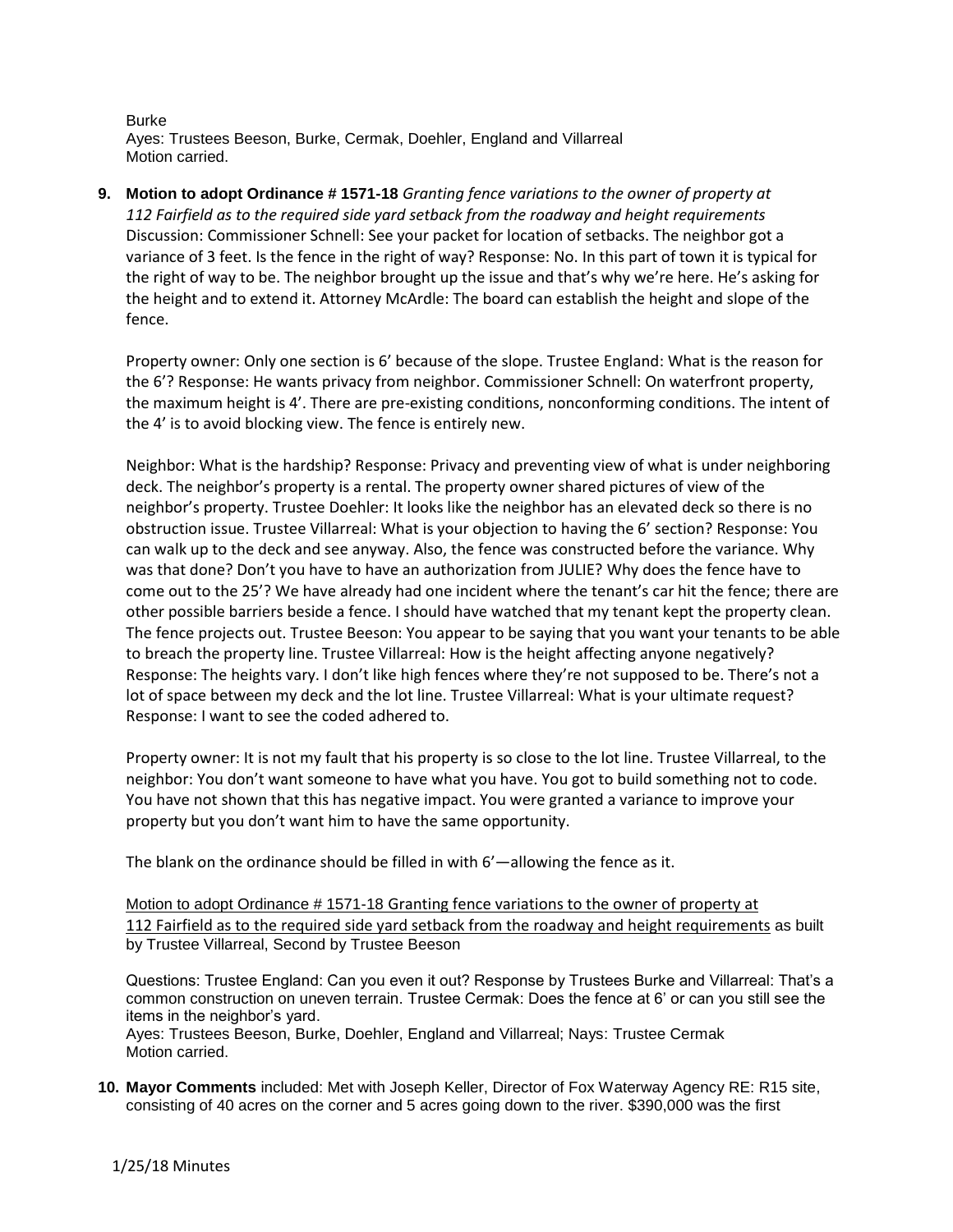appraisal; 25-30 acres are buildable. We could apply for grant to purchase. The Agency is getting appraisals to determine the value of the property and asked if the Village was interested in it. Either they sell it in a year or the State takes it back. Think about it, go look at the property and we'll bring it up at the next meeting. Trustee Burke: They bought it to dredge the river; the State told them to look for another site. The parcel was originally part of Fox River Shores Development. Port Barrington might also be interested. We have a boundary agreement that puts that in the Village.

RE: Police Dispatch: Received a letter from Lake Zurich that they would like come and talk to us. Chief Sciarrone: Has been talking to McHenry County ETSB as Lake County is talking about consolidating all dispatch into to two buildings; this will be costly. We will have to see if Lake County will let us go. Trustee Villarreal: The other group was Fox Lake ETSB. We need to make sure we have continuation of coverage. We need to move on it. Trustee England: When do we expect a response from McHenry? Response: Next week. First step: Determine whether we can leave Lake County. Step 2: Determine costs. Invite Lake Zurich for next meeting.

Budget dates?: Trustee Beeson: Next Thursday, February 1 at 6:30 p.m.

**11. Trustee and Staff Comments** included: Attorney spoke to auditor. If Commissioner Schnell wants to take the car home, he'll have to pay fair share. Concern: What's the policy? Trustee Cermak: We don't yet have a car that leaves the Village. Put a GPS on it so we know where it is for security and safety reasons. Trustee Villarreal to Commissioner Schnell: Do you keep a mileage log? Don't know if GPS tracking is cost efficient. Response: Yes. Trustee Cermak: GPS tracking is a \$50.00 one-time cost and an app on it. Trustee Doehler: Our police chief has a car; if he drives the car outside of the Village and gets in an accident, how do we monitor that? Trustee Cermak: The issue is when they take cars home outside the Village. Chief Sciarrone: My position is exempt; it's an emergency vehicle. Commissioner Schnell: There are bigger towns than ours that do this. Trustee Villarreal: Is there a difference in our insurance coverage? Attorney McArdle: It's not an issue' with coverage; it just need to be covered.

Trustee Villarreal: I'm satisfied with the mileage log. Trustee Burke: It's better for the car. Trustees Beeson and Doehler: Don't have an issue. Trustee Cermak: Agreed with the use of a mileage log. Mayor Amrich: We should consider this in our policy. I'd like to have a committee of myself, Georgine Cooper and Jennifer Villarreal to consider this and make recommendations.

Trustee Doehler: The Village Handbook has a policy on Visitors in the workplace. I would like to see the policy enforced for the protection of our employees, for the confidentiality of items in the office that might be viewed, and for conversations that would be overheard. This was an issue in the past with a former employee. I would like to see updates. Trustee Beeson: Shouldn't we review the entire handbook. Trustee Villarreal: We will eventually update the entire book, but we need to update certain items. Trustee Doehler: Can we get a copy of the policy? Response: There are a number of books around and no paper trail for approval. Trustee Doehler asked Mayor to work with the office staff to ensure a professional work environment.

Trustee Cermak: Who enforces it the Visitors policy? Attorney McArdle: It is the employees' responsibility.

Trustee Doehler: We received an email from owner of Page's Healthy Paws. She has agreed to sponsor waste collection stations; spoke with Brian about next steps and numbers. Would like to get "dog plaques" and sponsors. We can investigate using a coded key for access. Many residents have asked about a dog park. To IT Director George Muligano: Can we send out a note to staff about phishing emails? If you have questions about an email, forward questions to George. George: If you get a suspect email, call me—don't' forward. Delete and call. Trustee Beeson: Glad to see towing on the agenda for next meeting; asked Chief Sciarrone to please make sure we have a copy of the contract. If we're going to give an exclusive contract, I would like to see the terms. Trustee Villarreal: I'm confused because 4 months ago we wanted a rotation. The more information we can be given, the better. Trustee Cermak: It's on the Agenda. Trustee England: Welcome to our new officer.